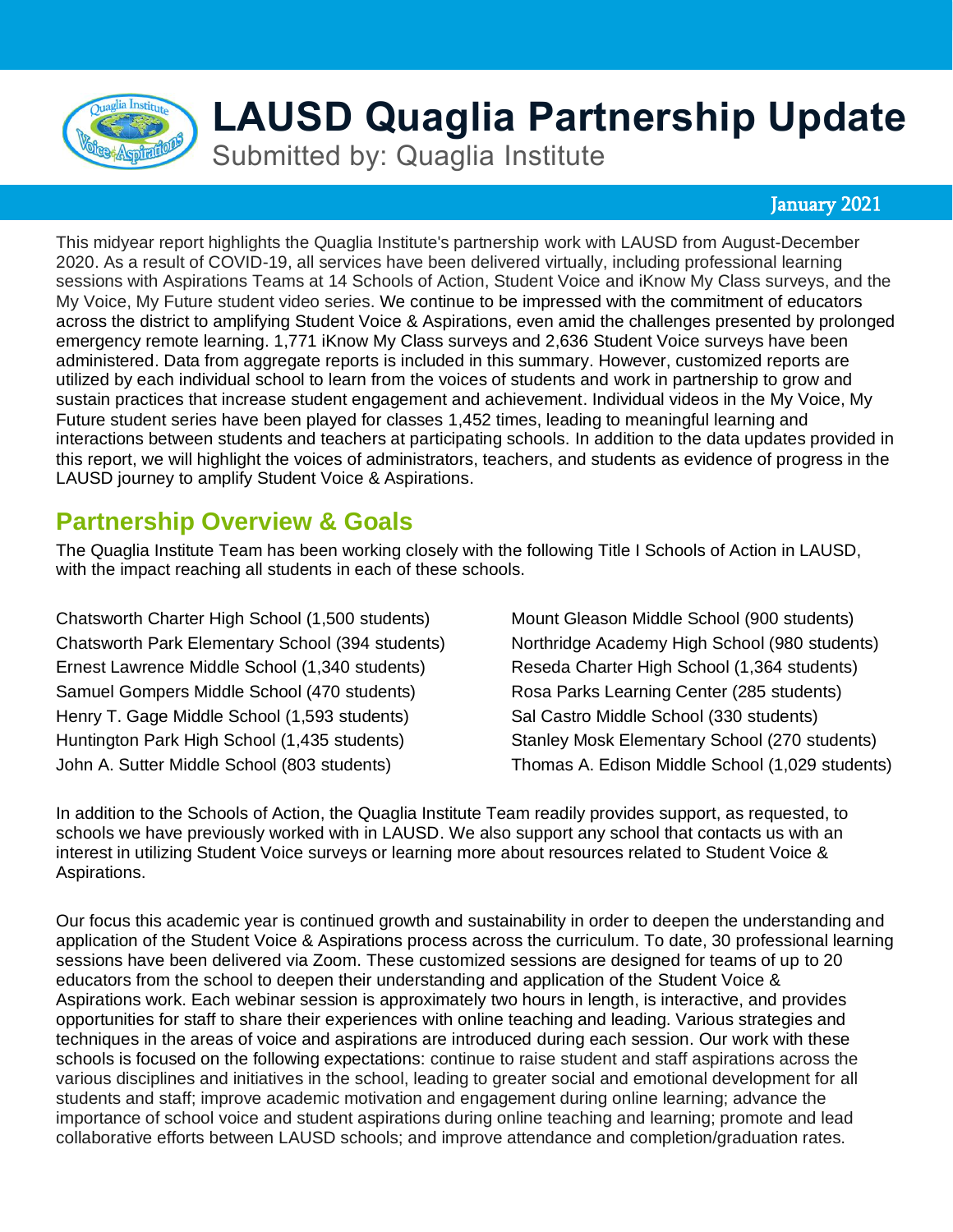## **Quaglia Student Voice Survey**

There have been countless urgent requirements competing for the time and attention of schools working hard to meet the needs of students and families under the conditions of online learning, including many surveys to garner feedback on new models of delivering instruction and support. Many schools determined they would wait until spring 2021 to administer Student Voice surveys, while others decided to proceed with a fall administration. Between August 1, 2020 and December 31, 2020, a total of 2,636 Student Voice surveys were administered by the Quaglia Schools of Action.

The Student Voice survey is administered to all students in a school and provides school leadership teams with a systems-level look at student voice data. Student Voice survey results are available in real time, and Next Practices specific to each survey statement are available. Data can be analyzed by gender, grade level, and other available demographic filters. After each survey administration, Aspirations Teams gather to analyze data and prepare for student focus groups that facilitate conversations with students to better understand the meaning behind survey results.

"Looking at Student Voice survey data has taught me how critical student voice, outreach, and feedback are. The Student Voice survey data really sheds light on the student experience and the disparity between adult perception and student reality. It forces you to take a hard look and tackle critical areas that can drastically improve students' experiences and successes."

### *Ms. Brait, Teacher, Reseda Charter High School*

Within the aggregate Student Voice data set from the first half of this academic year, there were a few statements that produced encouraging results. Ninety-two percent (92%) of students surveyed believe it is their responsibility to make sure they are learning, and 89% believe they can be successful. There were also a number of areas identified for improvement. Only 63% of students are confident using their voices to express thoughts and ideas, and only 62% believe teachers are willing to learn from students.

In the second half of this academic year, we will continue to listen to and learn from the voices of students and employ strategies to increase opportunities for teachers and students to partner with one another to create online learning environments where students can thrive. The following represents the Next Practices resource related to the survey statement "Teachers are willing to learn from students."

### **[Teachers are willing to learn from students.](javascript:loadQuestion(20070,%208);)**

- As a school, use the *iKnow My Class Survey.* Organize implementation by teams, grade levels, and departments.
- Turn your classroom into a "virtual wax museum." When studying historical or other types of personalities, students can dress the part and recite facts about their characters.
- Learn how these resources on ["flipped teaching"](http://corwin-connect.com/2015/01/flip-flipped-classroom/) can engage your students.
- Organize an online forum where students can share their expertise. Invite colleagues, other students, and community members.
- Share [Beyond the Genius Bar: Cultivating Leadership With a Student-Led Tech Team](https://www.edsurge.com/news/2016-07-17-beyond-the-genius-bar-cultivating-leadership-with-a-student-led-tech-team) on student-led technology with colleagues. As a team, think about how some of the ideas can be implemented at your school, in the classroom and beyond.
- Read [10 Things I Learned From My Students.](https://blog.teacherspayteachers.com/10-things-i-learned-from-my-students/) What have you learned from your students?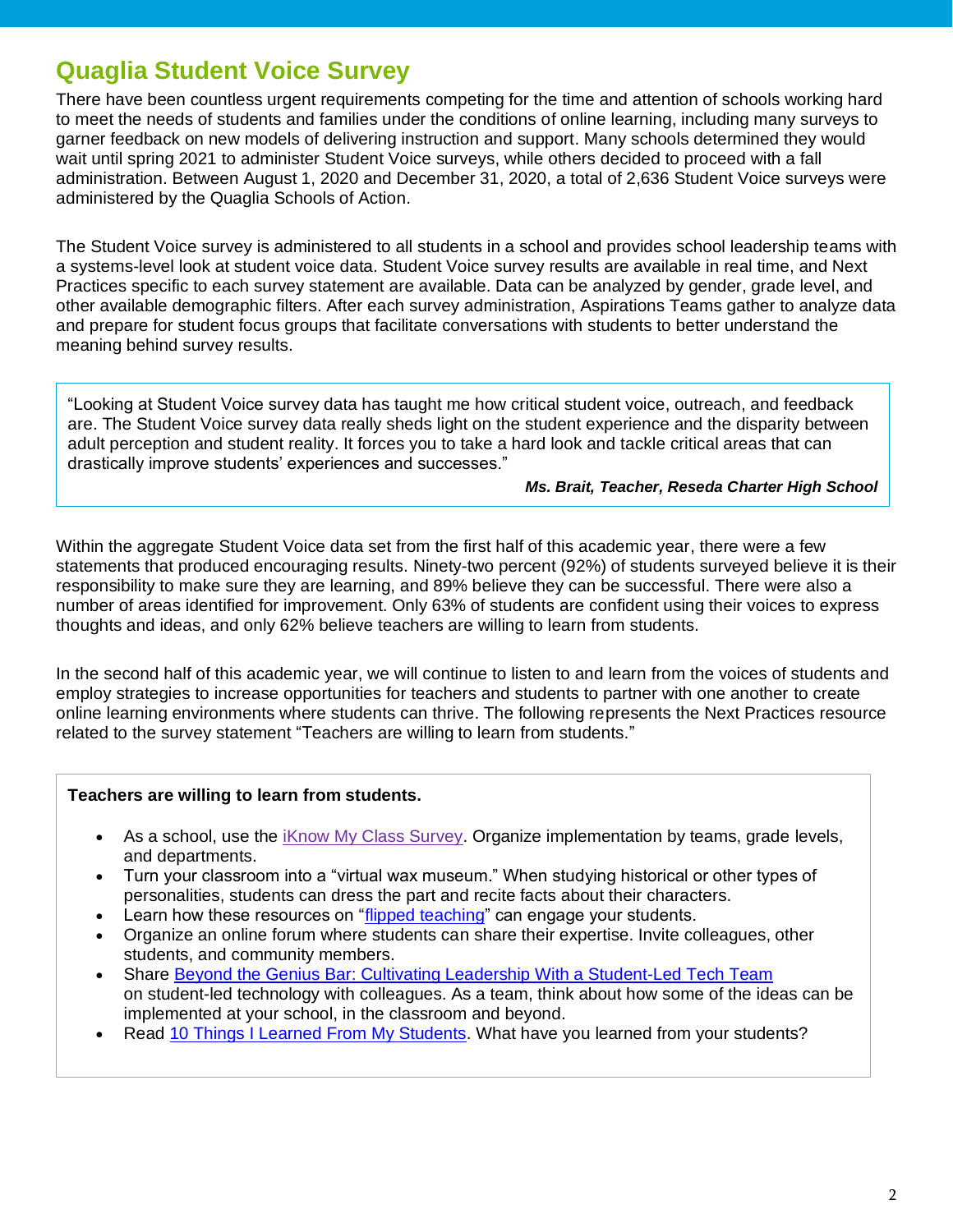## **iKnow My Class Survey**

Between August 1, 2020 and December 31, 2020, a total of 1,771 iKnow My Class surveys were completed by students in LAUSD schools. We continue to work toward schoolwide administration in all Schools of Action, and most importantly to support teachers in analyzing data **with students**. iKnow My Class data is intended to be co-owned by a teacher and students and used to identify strengths and areas for growth in each unique class of learners. Survey results are provided in real time, allowing a teacher and students to immediately celebrate what is working well and collectively discuss actions for continual improvement.

"I am a teacher who I thought always valued student voice. Administering the iKnow My Class survey was a very humbling and eye-opening experience. There were many positive things that I discovered about my teaching and my rapport with the students. What I found to be most beneficial was the not so positive feedback that I received about my classroom environment. After reviewing the survey results, and having open conversations with my students, I can say beyond a doubt that the new environment in my classroom is inviting and safe for all my students. Student voice has helped me improve my interactions and communication with my students, which in turn has allowed my class to become more student centered, resulting in more student success."

### *Ms. Jordan, Teacher, Ernest Lawrence Middle School*

"Looking at student voice data has taught me that teaching requires several different vantage points. I learned the simple truth that everything related to teaching and learning does not spring from me alone. Learning is a collective effort to open new and at times obstinate doors. Voice is the key to unlocking these doors. The ideas that we all have in our minds, in our hearts, and in our souls remain in the dark until some mechanism gives them the chance to come to light. Student voice is the machine towards that end." *Mr. Black, Teacher, Northridge Academy High School*

When analyzing iKnow My Class data, teachers and students are able to immediately access a series of Next Practices specific to areas identified for improvement based on survey results. Next Practices have been updated to include suggested actions and resources specific to the online learning environment.

The aggregate data report included a number of findings worthy of celebration. Among the students surveyed between August-December 2020:

- 90% report coming to class ready and willing to learn.
- 88% report their teacher cares if they attend class.
- 89% report their teacher develops positive relationships with students.
- 90% report their teacher expects them to be successful.

We continually work toward a goal that 100% of students can answer questions such as these affirmatively. We applaud the heroic efforts of teachers to meaningfully engage their students in learning, to demonstrate care and concern, and to offer meaningful support through the confines of a computer screen. Points of concern were also identified, leading to focused efforts to improve these areas of the student online learning experience.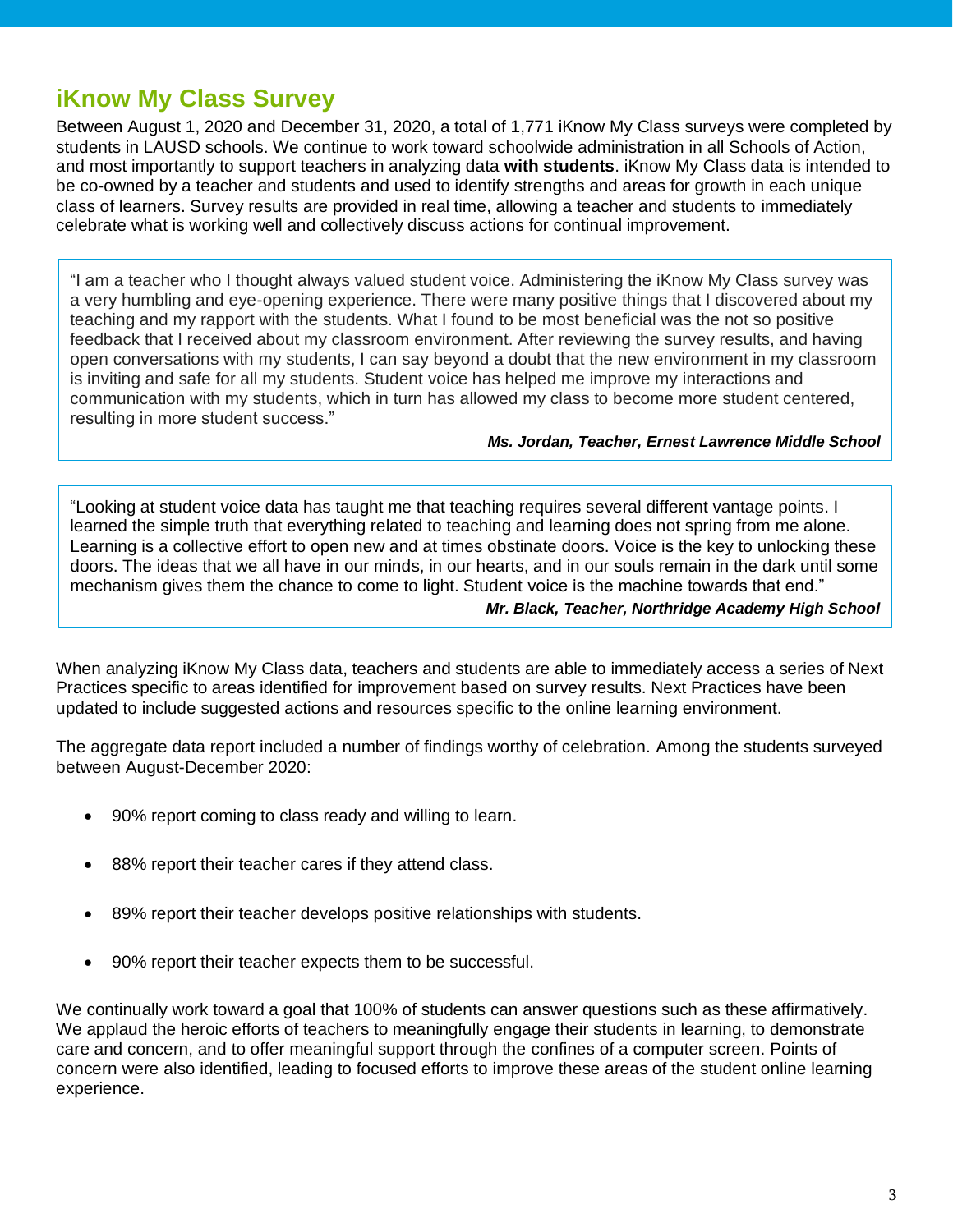Among the students surveyed between August-December 2020:

- 63% report finding it helpful to work with other students.
- 69% report discussing issues that are interesting to them.
- 33% report their teacher knows their hopes and dreams.

We are working closely with Schools of Action to improve upon opportunities for students to work virtually with one another, increase student interest in instruction, and support teachers in more deeply connecting with their students. The following is an example of the Next Practices resource related to "It is helpful for me to work with other students."

### **[It is helpful for me to work with other students.](javascript:loadQuestion(121,%204);)**

- Make sure all students know each other's names before beginning group work.
- Utilize [these 5 strategies](https://www.edutopia.org/article/5-strategies-deepen-student-collaboration-mary-burns) for deepening student collaboration, including ensuring that all members of the group meaningfully contribute.
- Provide group and individual assessments/feedback for group projects.
- Teach students [effective listening skills.](http://busyteacher.org/14411-how-to-teach-listening-skills-best-practices.html)
- Use a wide variety of [collaborative strategies](https://www.eduflow.com/blog/online-collaborative-learning-strategies-to-keep-students-engaged-while-at-home) in your virtual classroom. Don't let group work get stuck in a rut!
- Have students complete a [learning style inventory,](http://www.educationplanner.org/students/self-assessments/learning-styles.shtml) then pair students with different learning styles together to complete a project. Provide time for students to reflect on their experience.
- With your students, brainstorm different ways they can virtually collaborate with one another.

Quaglia Schools of Action will continue to utilize the iKnow My Class survey throughout the spring as a tool for gathering student feedback on their experiences in the current online learning context. This survey will also be used to drive conversations about how teachers and students can work in partnership with one another to achieve high levels of engagement and achievement.

A number of schools that the Quaglia Institute previously worked with, but are not currently Quaglia Schools of Action, continue to utilize the iKnow My Class survey.

## **Quaglia Zoom Sessions**

In lieu of in-person onsite visits, the Quaglia Institute Team has been delivering virtual professional learning sessions via Zoom with Aspirations Teams from Schools of Action. Our goal is to maximize every moment of our online meeting time to model effective online teaching practices and provide customized support to each school we have the privilege of working with.

Continual growth and sustainability of processes and practices that support Student Voice & Aspirations is at the core of our work this school year. We approach this through a systems-thinking lens in which we continually challenge Aspirations Teams at Schools of Action to consider what it will take for effective practices to be embraced by ALL adults within a school. The goal is to ensure that ALL students know their voice is valued and heard, and that they are supported in reaching their fullest potential. Aspirations Teams engage in deep reflection, meaningful dialogue, and a wide variety of learning activities designed to support each school in continually moving forward.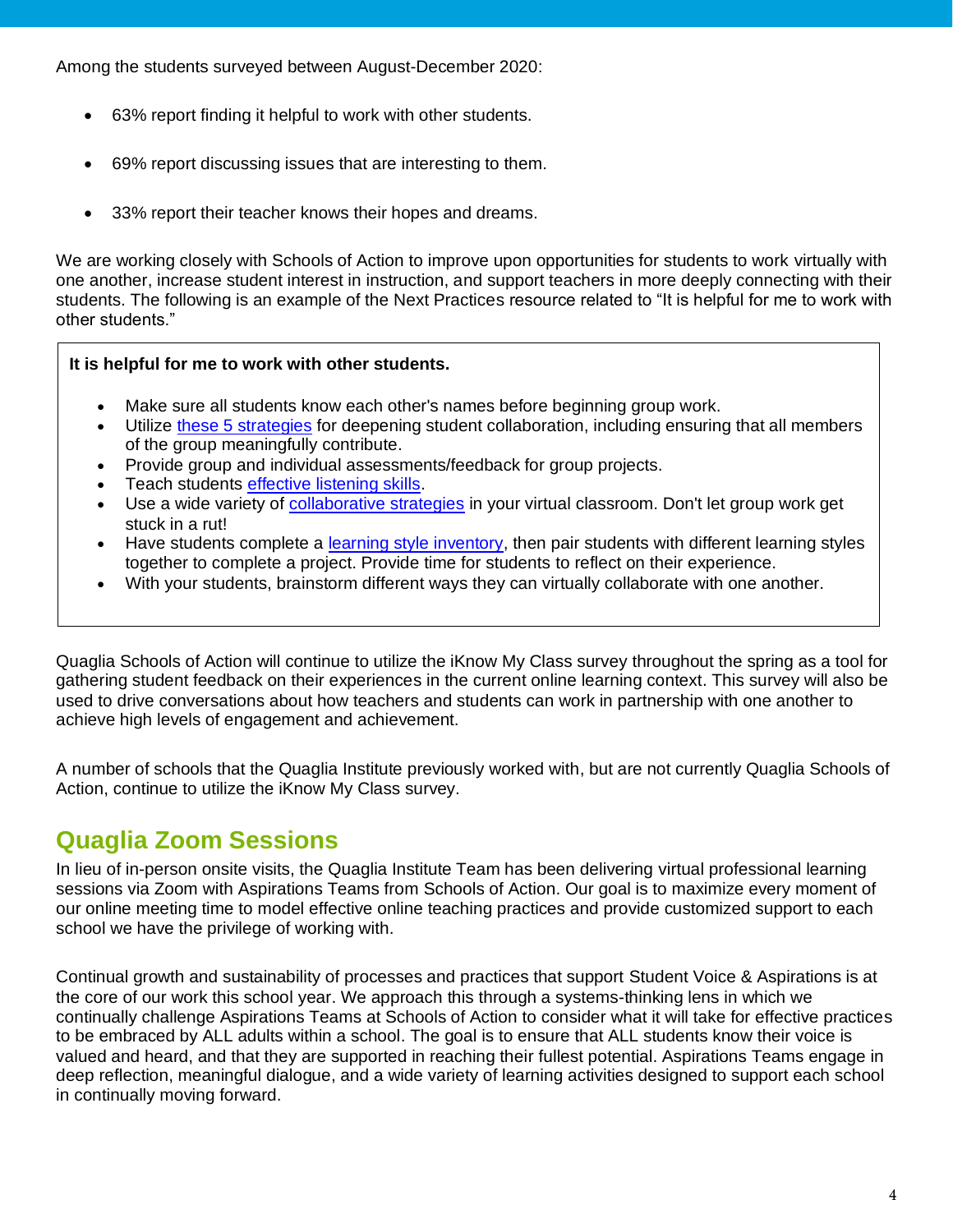While many resources are used to support this work and learning, two tools are of particular importance in this year of work:

Voice Systems Self-Assessment (Appendix A) Evidence of Voice Systems (Appendix B)

Each team is at a different place in working through these documents, focusing on areas specifically identified for growth and continually considering and collecting evidence that demonstrates desired outcomes and impact.



Melanie Welsh @melanieawelsh · 2h Great meeting today with our Aspirations Team renewing our belief in our students' potential, ability to teach us and to move us forward! @ResedaCharter @LASchools @LAUSDNorthwest @Lisa\_Lande @QISATweets



- Students are the potential, not the problem.
- Students have something to teach us.

to Everyone:

۵۱



## Can I share something that was fun today ..

### From

**From** 

### to Everyone:

I love the increase in collaboration that has resulted from online teaching. We are working together to create online content, we are teaching other technology, and we are being innovative about how we deliver information. For example, Ulysses and I worked together to transform an IEP teacher report into a Google form to send out General Ed teachers to make everyone's life easier.

e:

| From            | to Everyor   |
|-----------------|--------------|
| <b>YESSSSSS</b> |              |
| From            | to Everyone: |
|                 |              |

## **My Voice, My Future Student Video Series**

The My Voice, My Future series includes six 20-minute sessions that can be viewed by students in any order. Individual videos in the My Voice, My Future student series have been played for classes in LAUSD this school year 1,452 times. Each session includes a reflective guide designed to support student learning during and after each session.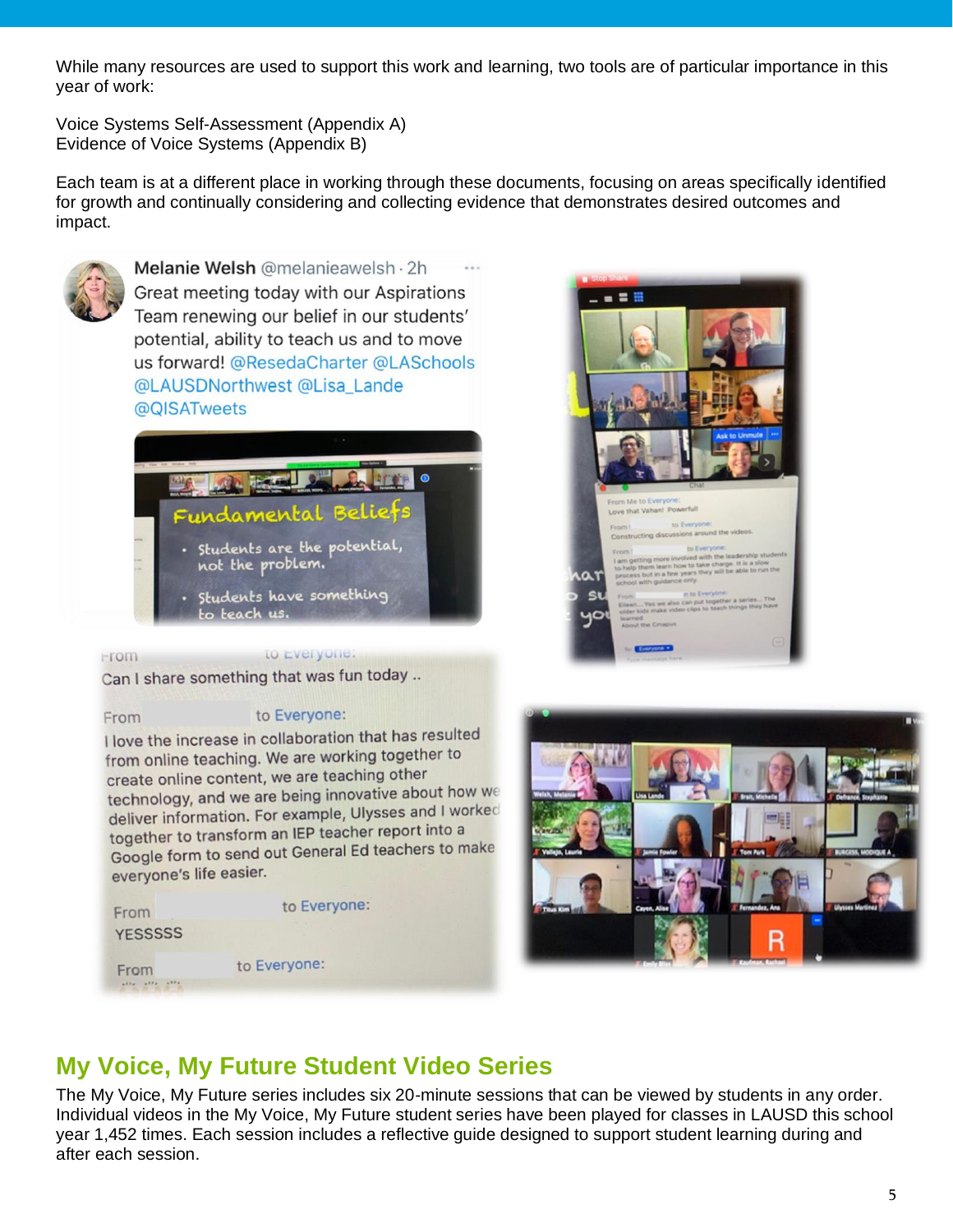The six sessions are:

- Understanding the Power of My Voice
- Using My Voice for the Good of the Whole
- Putting My Voice into Action
- Building Positive Relationships with My Voice
- Goal Setting Driven by My Voice
- Amplifying My Voice During Transitions

The following is a sample of a student reflective guide completed by a high school student while engaged in the Goal Setting Driven by My Voice session:



### **Goal Setting Driven By My Voice**

#### **Student Voice is...**

- Sharing thoughts and ideas - Thinking for the good of the whole - Accepting responsibility for what needs to be done



Dream BIG. Work HARD.

If you have questions, please contact us at MyVoiceMyFuture@QuagliaInstitute.org

**Your Voice is Your Choice** 

Version 2.1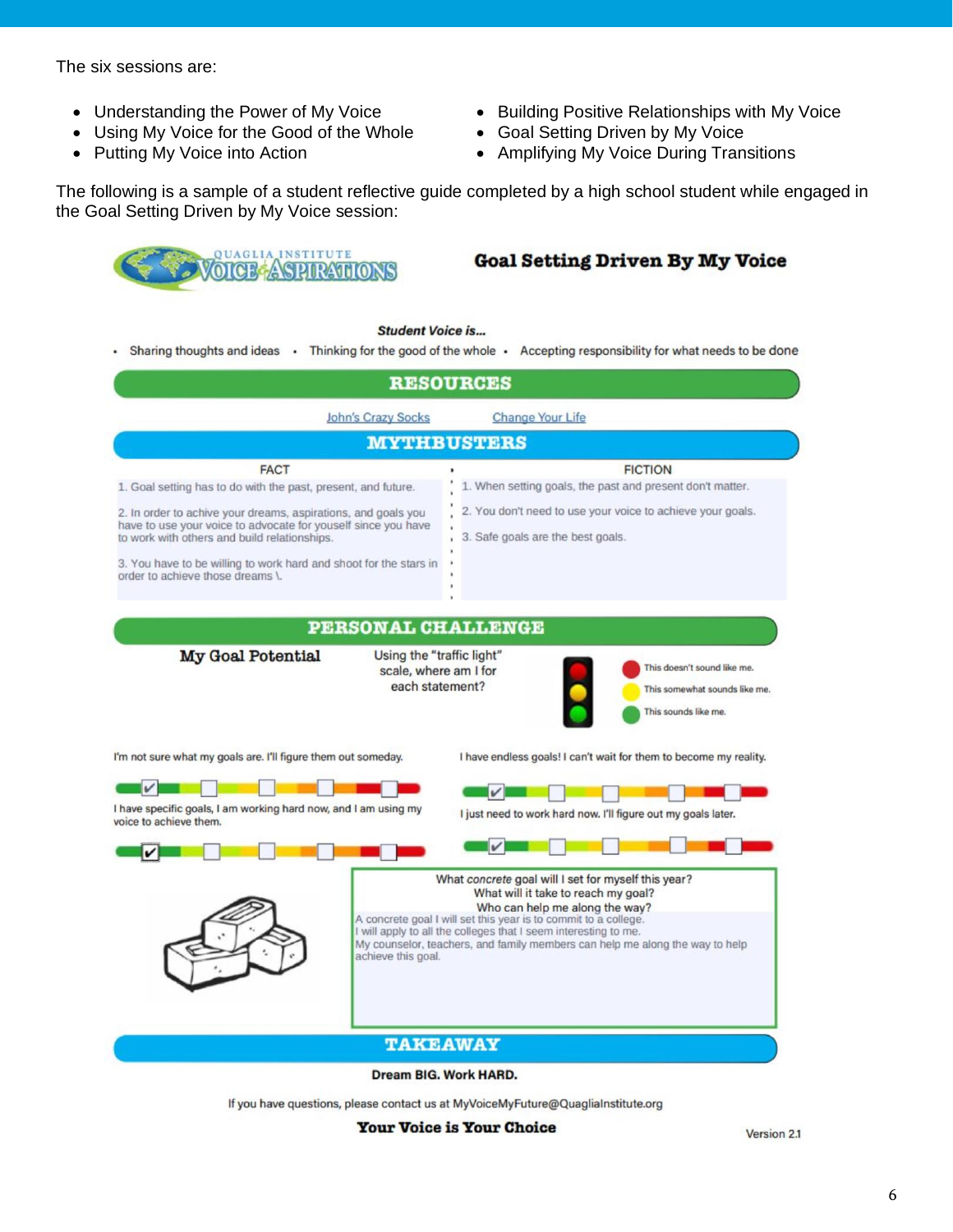Each session is presented by the Quaglia Institute Team and includes a variety of components designed to engage students in learning how to use their voices to positively impact their own lives and learning, as well as how to make a difference in the world around them. Students are presented with a series of Myth Busters as a way to explore what a powerful voice is, and what it is not. Focus concepts are then presented, including words of wisdom from the voices of a wide variety of educators and students. Each session also includes a personal challenge in which students individualize their learning and determine how they will apply what has been learned to their lives moving forward. Each session wraps up with key takeaways and suggested resources for continued learning.

The following is a brief overview of the My Voice, My Future series:<https://vimeo.com/447359078> To view all six sessions and access the student reflective guides, visit:<https://lausd.quagliainstitute.org/>

The following are reflections from administrators, teachers, and students regarding their learning from the My Voice, My Future series.

"I think student voice is important because it changes our future."

*Middle School Student*

"I wish someone had taught me that my voice can make an impact for the good of the whole at such a young age. As a teacher, I am glad to be able to discuss creating a plan for change and partnering with peers and adults to take action. As a class, we enjoyed watching the My Voice, My Future videos. Some of the students had been struggling to participate during this distance learning time and the videos challenged them to use their voice and be an active participant in their Zoom classes. This requires them to stretch their comfort levels a bit, but they can take responsibility and help make their classes better by participating."

*Mrs. Willey, Mount Gleason Middle School*

"The My Voice, My Future video series taught me the true significance of utilizing my voice and how it can profit not just me, but also those around my current circumstance."

*High School Student*

"One very specific concept that I took away from watching the My Voice, My Future video series was the notion of Noise vs. Voice! Once I heard that, it made me stop and think about how important it is to have students use their voices during daily instruction, and more importantly, to extend that voice beyond the classroom to be heard by other students, staff, and even our principal."

### *Ms. Seyedin, Teacher, Chatsworth Park Elementary School*

"The My Voice, My Future video series taught me that actions are louder than words and your voice is more powerful when you listen and learn from others around you."

*High School Student*

"The My Voice, My Future series has been a great resource for my students as the lessons have afforded them the opportunity to discuss issues that they would not have discussed otherwise. The topics have been right on point and it has guided them on having great open and honest conversations, but above all, it has given them the power to speak their mind in an organized and constructive way."

*Ms. Castro, Principal, Northridge Academy High School*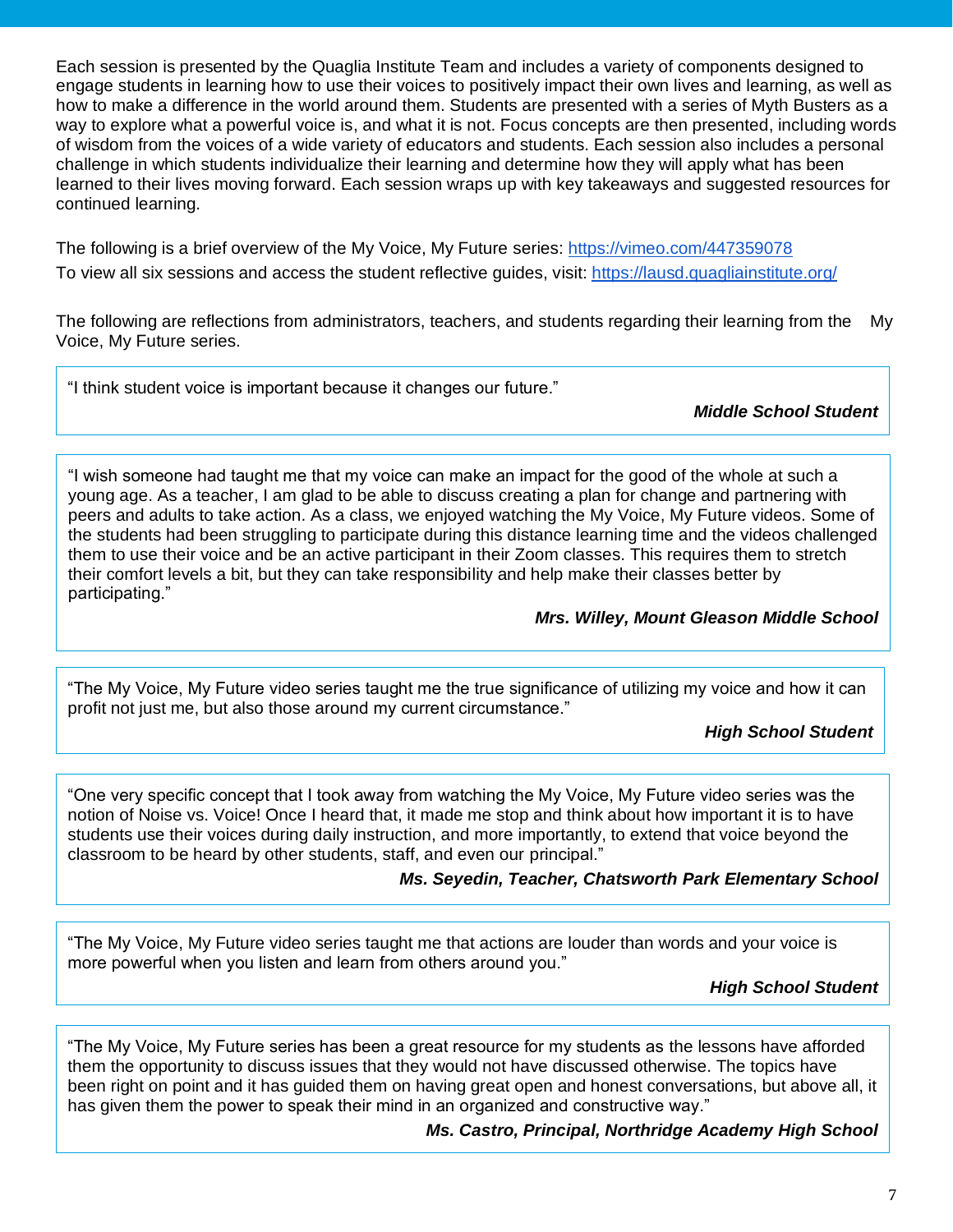"To me, student voice is having an opinion on a topic without getting ashamed. The My Voice, My Future video series taught me that your voice can have a very positive impact on the world and your peers."

### *High School Student*

"After showing the Understanding the Power of My Voice and Using My Voice for the Good of the Whole videos to my students, completely out of the blue, I received an email from one of my students requesting that I share two short, but powerful videos she found on the topic of gender equality, which I didn't even know she was very passionate about and wanted to share with others. For me it was one of those lightbulb moments as a teacher when you realize that students are receiving the messages we put out there for the sole objective of improving their lives. The timing was powerful as something had triggered her to be proactive, to reach out, to chart the course of her own studies, to make her voice heard, and to act for the good of the whole. I emailed her right back saying I thought the videos were amazing, that she is amazing, and that we as a class would delve right into them."

### *Ms. Coye, Teacher, Ernest Lawrence Middle School*

The Quaglia Team was able to join a number of Advisory classes as they worked through the My Voice, My Future series and witnessed firsthand high levels of student engagement, meaningful learning and conversations among teachers and students, as well as a positive impact on classroom culture. Special thanks to Ms. Ramos and her students at Chatsworth Charter High School for presenting their learning to the Quaglia Team and sharing suggested resources that can support students in using their voices to take action and make the world a better place. Their work serves as a powerful example of the student voice process coming to life with a sustaining impact on individual students, a school, and the surrounding community. The following are images from the My Voice, My Future sessions with students at Chatsworth Charter High School.



Using Your Voice for the Good of the Whole resources suggested by CCHS students:

- **World Hunger**
- **[Ocean Preservation](https://www.surfrider.org/)**
- **[Climate Change](https://fridaysforfuture.org/)**
- **[Poverty](https://www.oxfamamerica.org/)**
- [Refugees](https://care.org/)
- **[Change](https://www.change.org/)**
- [Volunteerism](https://www.helpguide.org/articles/healthy-living/volunteering-and-its-surprising-benefits.htm)



From The fear of sharing your idea is what other people will sav.